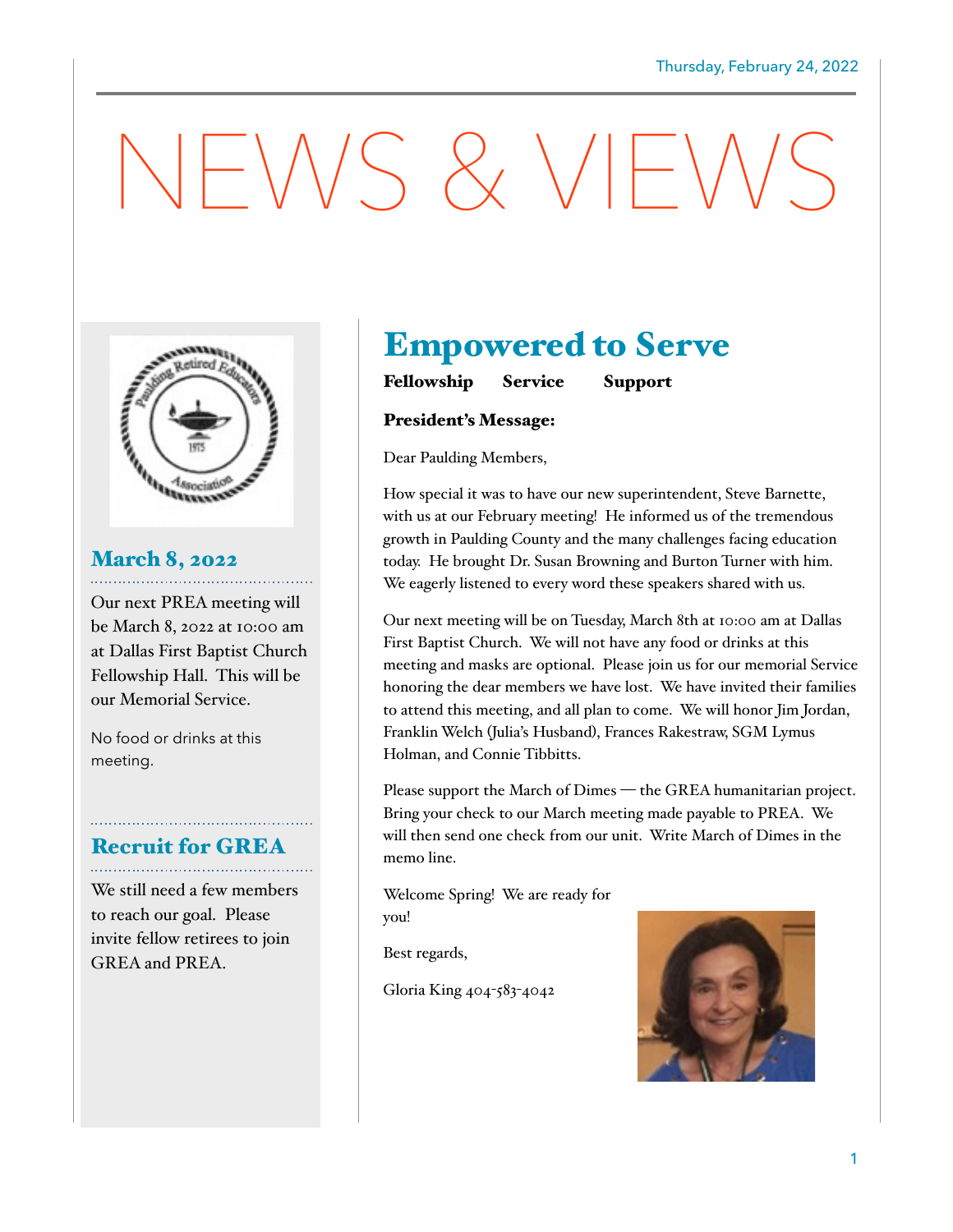#### Important Dates

March 8, 2022 10:00 am PREA Meeting and Memorial Service.

April 7, 2022 11:00 am Cluster Meeting in Cedartown, GA

May 3-5, 2022 State GREA Convention at Stone Mountain, GA

#### Directory Updates:

Vera Arney: 2755 Davis Mill Road North Dallas, GA 30157 Phone: 770-445-3446

Marsha and Don Rauscher: 106 Sherwood Forest Circle Brunswick, GA 31525 Marsha's cell: 770-377-5237 Don's cell: 678-986-1733

Remember our local community project to support Helping Hands Of Paulding County. Please bring donations or consider volunteering. Contact Reva Burks at 770-443-1230 for more information.

### One Great Big Thank You! From Gloria King

I am sure I am your first PREA Pandemic President, and I hope I am your last. It has been a challenging two years—Meetings on Zoom, no delicious homemade food, no hugs, and no long talks with friends. I want to thank my executive committee for all they have done and the officers who have served with me. I won't name everyone on the executive committee in case I forget to mention someone. I will say a special thanks to our officers.

Barbara Cohran - Past President I have known Barbara since 1970 when we both taught third grade at Clarkdale Elementary in Cobb County. She has been a true friend and mentor to me for 52 years. I am your current PREA President because I knew I would be following in the footsteps of the best.

Dinah Hardeman - Secretary Dinah has been our secretary for the past four years. She will not be returning to this position and has done an outstanding job. I could never remember all she includes in our minutes. She works the polls in Paulding and will continue to give her time and talent to this service in our community.

**Sandy Parson - Treasurer** Sandy will continue as our treasurer. She knows all about keeping our account current. I never have to even think about the accuracy of our deposits or withdrawals. Sandy recently sold her home and will soon be in a beautiful new one. We wish her much happiness with his change.

Laura Weiss - President Elect PREA has got a winner in Laura. She is hardworking and spends many hours getting and keeping our website up and running. She retired from teaching at Scoggins Middle School in 2018. She taught Language Arts and Math to sixth, seventh, and eighth grade students. Her love was being the sponsor of the Drama Club. She continues to volunteer at McKenna Farms.

Gloria King - President I will soon be PREA's Past President. Laura, I am here for you. Just know that I've got your back. Thanks, everyone, for supporting me these past two years. Stay well and let's keep **GREA/PREA Strong.**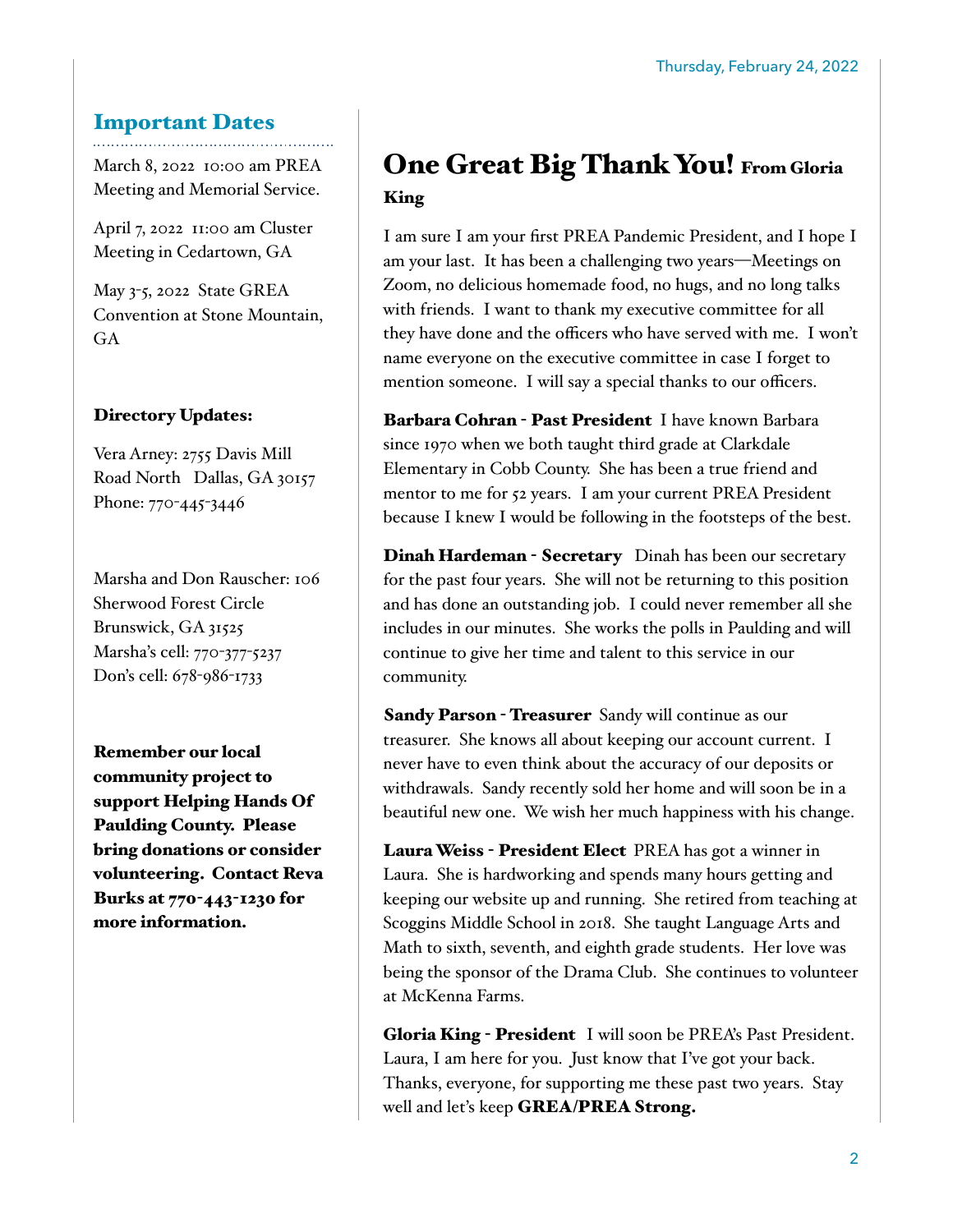

Front row: Laura Weiss - President Elect, Gloria King - President, Barbara Cohran - Past President

Back row: Sandy Parson - Treasurer, Dinah Hardeman - **Secretary**